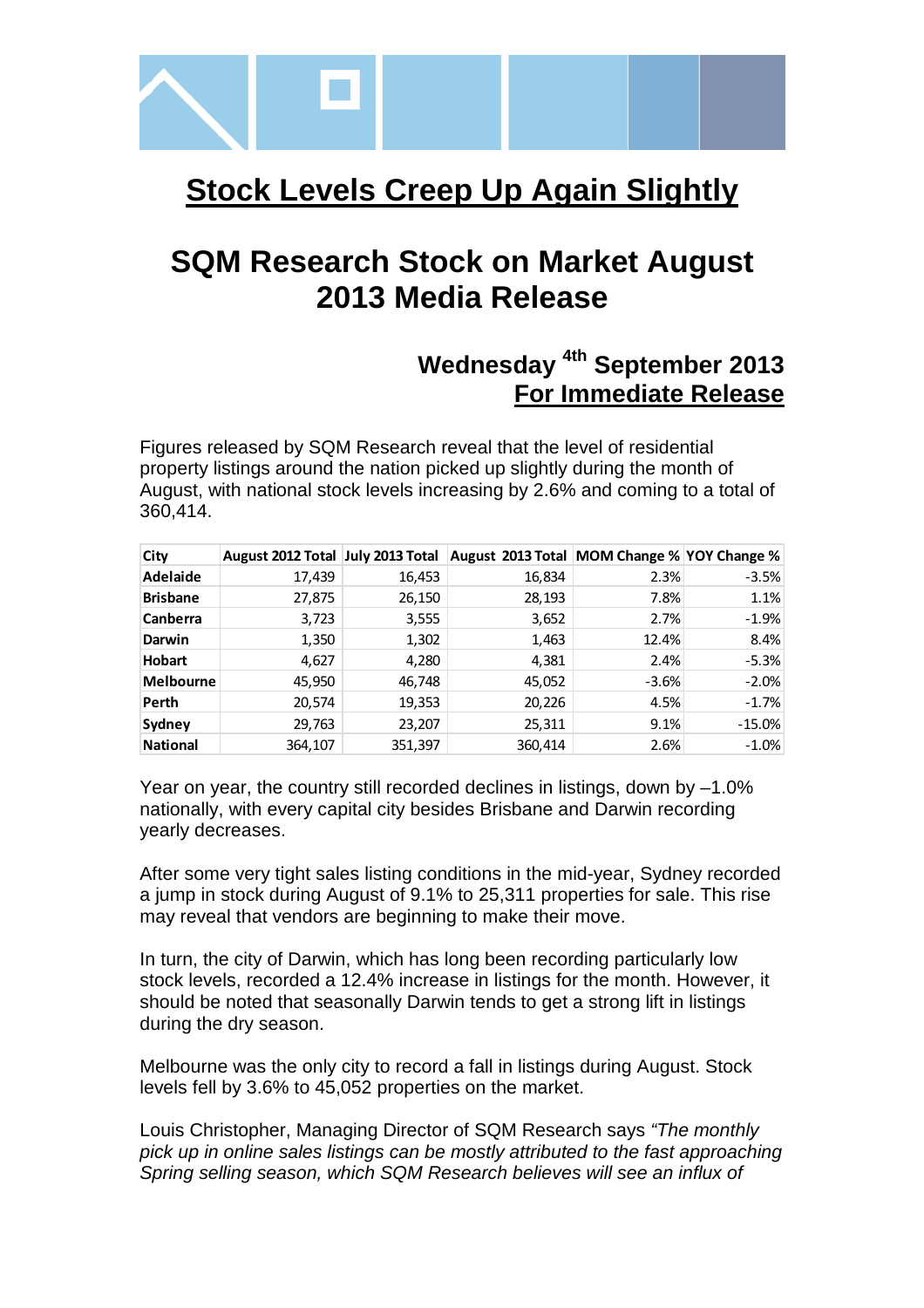

stock onto the market, particularly post- election. Potentially with more confidence instilled in the national economy, vendors will be encouraged to place their properties on the market."

### **Key Points**

- Total online residential listings increased during the month of August, recording a rise 2.6% and coming to a total of 360,414.
- This figure represents a decrease of -1.0% when compared to the corresponding period of the previous year (August 2012).
- Darwin was the capital city to record the highest monthly rise in listings, increasing by 12.4% during August and coming to a total of 1463.
- Darwin has also recorded the highest yearly increase in stock levels, climbing by 8.4% since the corresponding period of the previous year (August 2012).
- Melbourne was the only capital city to record the most substantial monthly decline in stock levels, falling by 3.6% during August and coming to a total of 45,052.
- Sydney has once again recorded the most substantial yearly decrease in stock levels, falling by 15.0% since the corresponding period of the previous year (August 2012) and coming to a total of 25,311.

www.sqmresearch.com.au

### **About SQM Research**

SQM Research is an independent property research house which specialises in providing accurate property related research and data to financial institutions, property professional, real estate investors and the media.

It is owned and operated by one of the country's leading property analysts, Louis Christopher.

For six years Louis was Head of Research and then General Manager of Australian Property Monitors before leaving the firm to launch SQM Research, A leading residential property data researcher fund manager ratings house specialising in ratings for property related funds.

### **-ENDS-**